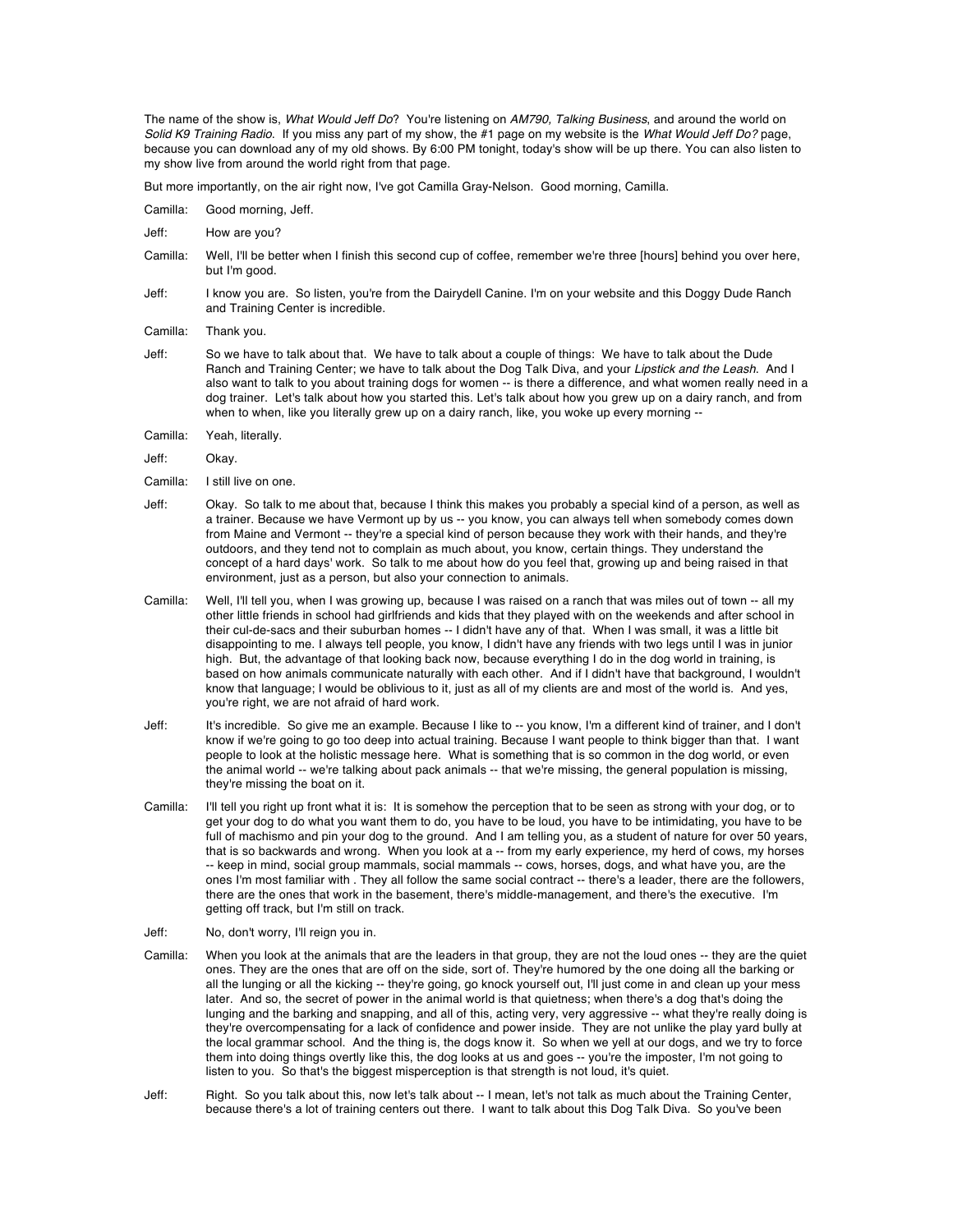training, but when did you start -- you know, training, training, training -- but Dog Talk Diva, I really think steps you [out] differently from a lot of people.

- Camilla: It is the first dog training blog for women, *DogTalkDiva.com*. Over the years training -- I've been training dogs now over 22 years, and before that, all kinds of animals. But it takes a while to see the forest for the trees.
- Jeff: Right, of course, well sometimes it just takes time.
- Camilla: It occurred to me several years ago, that gosh darnnit, most of my clients are women! And gosh darnnit, most of them have the same problem...
- Jeff: Which is what?
- Camilla: Not taken seriously by their dog. So I, sort of, found myself developing this niche' of training to women just because that's who comes to me. I decided to start a really smart educational, but fun, dog training blog -geared, yes, towards women, but of course, everyone can benefit from it. I started that blog about a year-anda-half ago, and I try to regularly post blog posts that either speak to something that's happened in my dog training school, a particular problem that comes up, or one that seems to be pervasive. Most recently, the blog post was on: Dogs that don't make it in daycare, or dogs that start out as puppies that are good in daycare, and then they develop other issues that are so surprising to the owner, but aren't surprising at all to me. So I decided I would write about that, and why it wasn't surprising to me, and how they could know more about dogs.
- Jeff: Give me an example. So if we're just tuning in, I'm speaking with Camilla Gray-Nelson. She's out in California. She has a kennel called Dairydell Canine, but the blog is *DogTalkDiva*. And there's also a book -- is the book, *Lipstick and the Leash*?
- Camilla: *Lipstick and the Leash*. The most important part of that title is the subtitle, *A Woman's Guide To Getting What You Want From Your Dog and Your Life*.
- Jeff: But let's go back to the blog. Tell me what are -- you know, you target women on this -- so what are women missing across the board? What are women missing with the communication with their dog? Because I feel that, just because we say, no or yes, we're not communicating. So we're not using possibly the proper communication tools to our animal, because it's just a word. A word is a word, but it takes two personalities to communicate -- one to say and one to listen. So what do you think women are missing? Not to pick on women -- but it's what the subject of this is here -- men have the same problem too.
- Camilla: Watch yourself!
- Jeff: Right, I know. That's why I'm specifying -- we're talking about communicating with women here. So what is it that you found, a basic thing -- I always like to go back to the basics so people can realize that they can do it too -- what are they missing? What have you found over and over and over and over again, that your clients, which are predominantly women, are missing in the communication with their dog?
- Camilla: They are more concerned, Jeff, about the relationship than a perfect fit. And they universally, I would (well not quite, I don't want to over-generalize) --
- Jeff: Right, 90%.
- Camilla: But a great majority of my clients that are women, are worried that if they discipline their dog, their dog will not love them. That is at the core of many of the issues. And I also want to -- early on here -- I want to make a very clear distinction between dog training and dog obedience: They are not at all the same.
- Jeff: Okay. You want to expound on that.
- Camilla: Dog training is training a performance. It's a trained performance -- SIT to be collared, DOWN when I tell you down -- that's a performance, that's a trained performance. That is not leadership, that's a trained performance. Useful YES! Don't get me wrong.
- Jeff: No, it is.
- Camilla: Useful. However, it will never make you revered in your dog's eyes. It will never make you the leader. It will never do ANY of those things -- and I'll talk about why being the leader is important in just a second, it's all connected. Obedience, on the other hand, is when the dog will do what you ask in the face of his own competing priorities.

We're going to take a quick break. Stick around, we're going to be right back with Camilla Gray-Nelson. We're going to talk more about obedience, more about dog training, more about her dude ranch, and more about no-kill. My name is Jeff Gelman of **Solid K9 Training**. This is my weekly call-in radio show, *What Would Jeff Do?* And I'm talking to you live on *AM790*, *Talking Business*, and around the world on, *Solid K9 Training Radio*.

===========

===========

Jeff: On the phone, I've got Camilla Gray-Nelson, from Dairydell Canine, and we're talking about obedience. But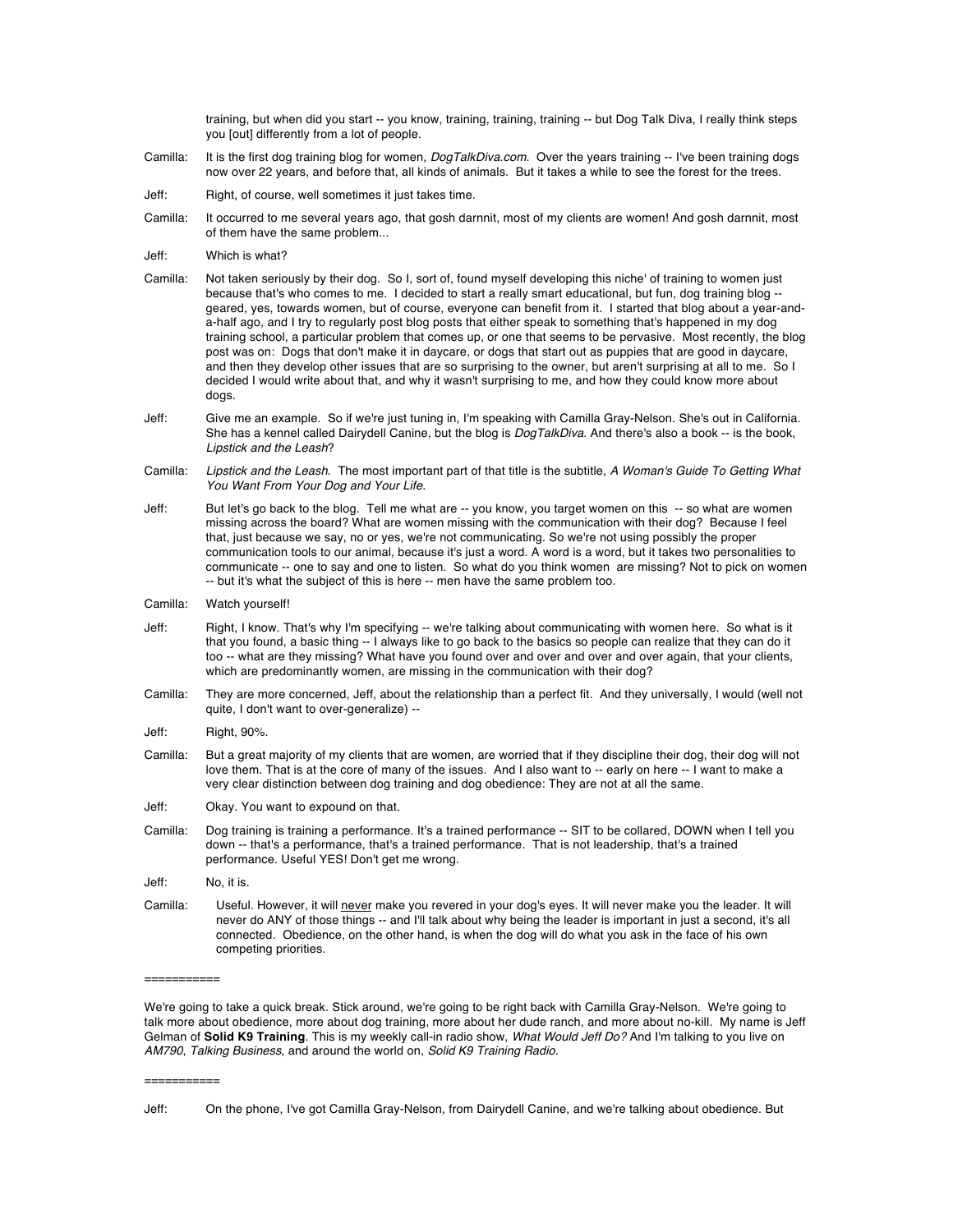obedience -- I call obedience and behavior. So we call it a couple of different things, where -- yeah fine, your dog sits, your dog downs. Great, great, great -- but how does your dog behave? And I think we might be a little bit similar on that, but I want to talk to you more about it too. We left off with getting your dog to sit to put its collar on as a performance. And then what's the other alternative?

- Camilla: Well, people just want their dog to listen to them. They want their dog to do what they ask. And when a dog has different ideas, that's when the issues happen. A dog will always do what you ask if they don't have anything better to do, because a dog is geared towards doing what they want. I always tell people, you know - here's the truth about dogs, trained or not trained -- dogs do what they want, when they want, for as long as they want -- because nobody stops them. Now, in the dog pack, that's going to be another dog; but in your household, that better be you!
- Jeff: So how can you get the dog to do what you want it to do, but have it think that that's what the dog wants to do?
- Camilla: Well, the dog will want to do whatever gets it the best result. Here's how it works in nature. Here's how it works on my farm: So if I let my dogs out on the farm, they learn really fast about the horses. They learn real fast stick around those black horses. But man stay away from that brown-and-white one. He's the devil, because he'll make you think he's really friendly, but if you get too close, he picks you up and tosses you about!
- Jeff: And who told them that, who told the dogs that -- to stay away?
- Camilla: They learned through experience. They are experiential learners, they are trial-and-error learners -- that's what dogs do, they can't read, they can't read books about staying away from that horse. So everything's trialand-error -- and dogs are results driven. Whatever gets them a great result, they're going to do; and whatever gets them a not-so-great result, they're not going to do. They will, in fact, want to do those things that give them the better alternative. So really, that's one key to managing a dog. But the other is, unless you're seen by your dog as the leader, as someone of a higher rank and authority in the group, a dog's instinct is to ignore you and avoid you, and in fact, distance himself from you -- and that's part of their survival. You have to understand animals -- once you understand animals, you understand dogs. And once you understand dogs, you can train your dog and you can have them obedient to you. It all starts with knowing what they are.
- Jeff: So Camilla, do you think it's possible that if folks feel that if they discipline, which doesn't mean punishment, and in my book, there's a big difference.
- Camilla: I hate that word.
- Jeff: I know, there's a big difference. So if they discipline… You know, everybody needs -- I mean, I get discipline. You know, everybody gets disciplined.
- Camilla: Discipline your children.
- Jeff: Yes, of course. So are people afraid -- because I get this feeling as well (90% of my clients are female as well) -- if you discipline your dog, they feel that the dog is not going to like them. I find it the opposite.
- Camilla: That's exactly it.
- Jeff: I find it the opposite. I find, no, if I discipline and set up boundaries, my dog loves it because then they've got expectations.
- Camilla: Well, the dog loves it, because they finally have the leader they have been looking for. You know, in the dog world -- there's so many things to talk about. It's so complex. There's so much stuff, I don't know where to begin… You know, I'm almost apoplectic --
- Jeff: Don't use big words, please, I didn't go to school. Oh, that sounds like apple, are you talking about fruits?
- Camilla: Okay. In the dog world, I spend a lot of time telling people, explaining how that leader gets his position. It's not because he wears a t-shirt saying, *I'm the boss of you*. And it's not because there's fighting. Everyone assumes that the top position in the dog pack is earned through a bloody battle.
- Jeff: No. It's just through energy, mostly.
- Camilla: That hierarchy involves aggression -- and that is at the root. Honestly that is the root of all the great dog trainer divider -- the faulty assumption that aggression and dominance are inexplicably (oh sorry, another big word) are linked. But unless a dog realizes how his world is organized, he is in a constant state of anxiety. Because in his world, unless you've got a well-organized pack with the right guy at the top, the right dogs working in the mail room and the right dogs in middle-management, so everyone has a job to do -- that pack, including the dog in it, are at risk. They will not survive. So the first thing a dog looks for in life is, okay, how are we organized? Who's the chairman? And what's my job? Once you answer that question, they calm down. And what you see from a dog when you set those boundaries -- and I'll tell you how they get that leader position -but once you set boundaries, the dog has almost an audible sigh of relief. You've seen it, Jeff, you see it every day with your dogs.
- Jeff: Yeah.
- Camilla: And when they look up at you, you have attention that is real, honest, organic attention. And it's really like hero worship -- that's when you have the look of love in your dog's eyes, because he is saying -- oh, finally, you've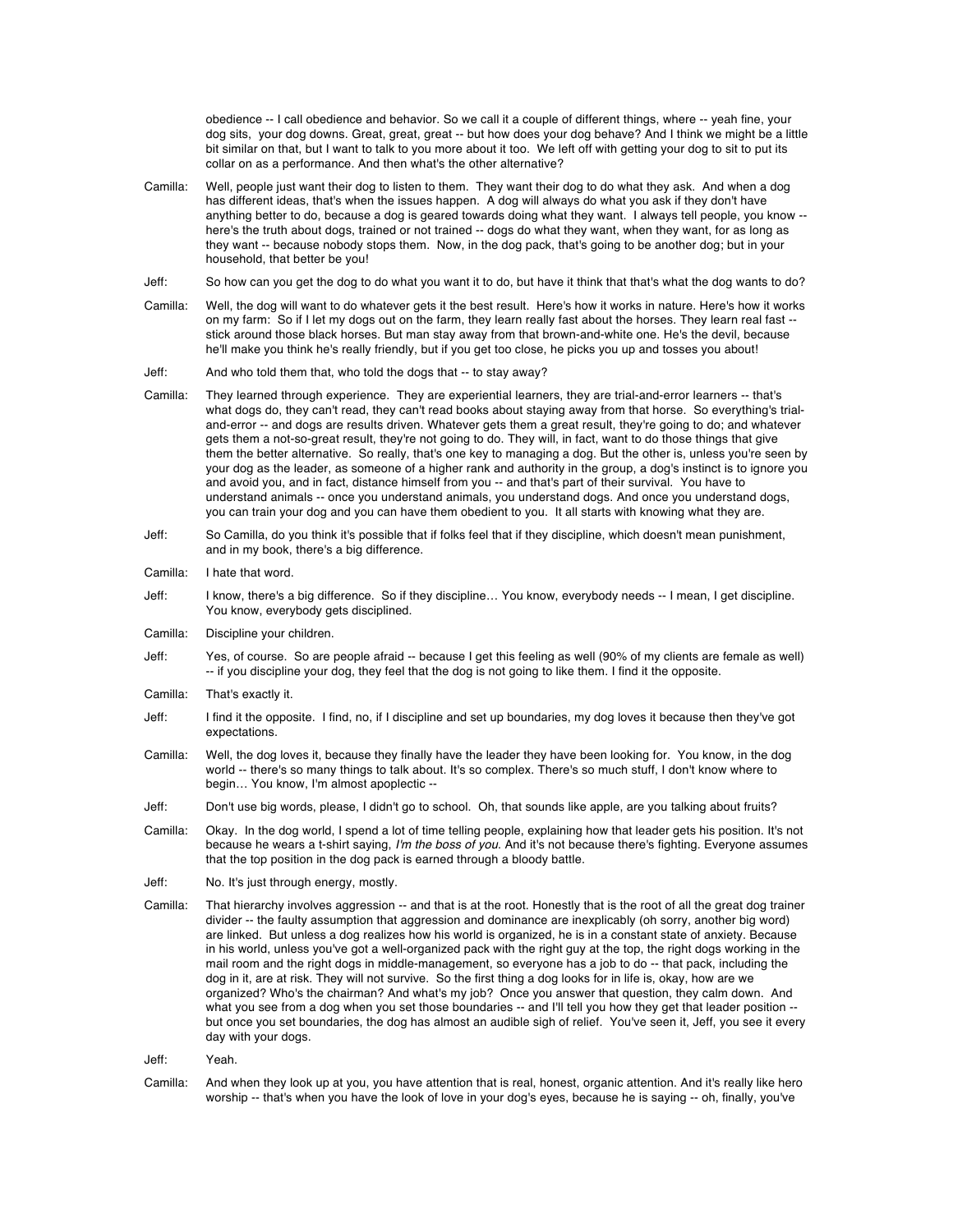lifted the burden of life from my shoulders, I can defer to you.

- Jeff: Right. A good example of that, Camilla, one quick example: I had a client, highly athletic, she ran with her dog. Her dog, all of a sudden, started getting aggressive, or acting aggressively towards people when they were running -- in the house and everything. So we did some history: What happened? When did this start? Well, it started when she wouldn't go to get a test, and she found out that she might have cancer -- that's when it started. And then we were working through it, and then ironically, in the middle of our sessions -- three weeks in, four weeks in, we did once a week, she found out she was cancer-free. That day, her dog slept for 24 hours. That day her dog changed. And whether it was anything to do -- I don't think it was my training. I really think even if she didn't hire me, it would have happened. That day, the dog -- really, you said the sigh of relief, and that's what made me think of that. The dog finally said, thank God, I don't have to protect this person anymore, and this person finally can protect me, because this is too much stress for my life.
- Camilla: He wasn't born to be a leader. You know, they're born with their own personalities, and he wasn't born to be a leader. But I would say, you know, if no one's driving the bus, the dog's going to grab the wheel. Now, he doesn't know how to drive, and he doesn't have a license -- it's going to be a bumpy ride, darling, but if nobody's driving, he's going to grab the wheel.
- Jeff: Let's give somebody a website. Now, *DogTalkDiva.com*, is that how they can get ahold of that.
- Camilla: Yes, *DogTalkDiva.com*.
- Jeff: Okay, so that's one thing, everyone can go to *DogTalkDiva.com*. And if you don't have a pen and paper, don't worry, we'll send you my website. We send out a weekly email that's a recap of the show, and we'll have a link there. Okay, *DogTalkDiva.com*. I want to talk to you about herding, because I don't get to talk to too many people about herding. So let me talk to you about herding, just because, you know, I want to know:

(1) How does that work? Who's doing the herding, what does it look like, how can people get involved with herding? I think there's a place in Connecticut that offers herding close to us, but how does the whole herding thing work?

- Camilla: Herding is nothing more than controlled predation. That's what herding is. When a dog eye stalks, and crouches down, and chases -- that's predatory behavior. So, all dogs, that is what they are, they're hunters and predators. So herding is taking a dog that has been bred to have that part of the predatory instinct, but not so much the bite and the kill and the eat part.
- Jeff: Right. There's a big difference between herding and protection, right, okay.
- Camilla: It's food, you know. So when we do herding here at Dairydell, it's not so much herding as it is controlled experience with sheep. In that way, it is a recreational time with sheep. We offer it to our boarding dogs that come that might want that experience. We have a fabulous shepherd in his late-70s who has been doing this forever. Can't hear a thing, but he's really great with the dogs. Kind of like my old dog that's out to play. So herding is -- if you want to pursue it as a sport, then there are many places that you can go where someone will help teach the dog certain signals. But basically, when you do a herding dog, you are staying out of the way. However, you know what we find, is that the dogs that have been in my training program, my voice control - it's all about being in charge with your voice, and not necessarily a leash because they respect you and they believe you. Once we have a dog that's gone through the voice control training program, they're much better at the herding because it is controlled predation. The shepherd has to be able to stop the dog on a dime at a distance, otherwise, they will have mutton for lunch. You have to be able to do that. And most dogs, of course, aren't trained to that level, and they don't stop. So they're just running around chasing the sheep on the long line and they never get the full experience.
- Jeff: So you have sheep on your ranch.
- Camilla: I do. I actually bought them as a birthday gift for my border collie, because I felt she was not --
- Jeff: Nice! Some people get new dog beds that are monogrammed, you got sheep.
- Camilla: And when you've got some property.
- Jeff: Right, you've got elephants coming in for the next year.
- Camilla: So I got horses for me and sheep for my dog.
- Jeff: Because we have a phrase on our radio show, *unleashing the true spirit in your dog*. And there's nothing like seeing -- even something simple -- there's nothing like seeing a pack of dogs running down the beach, off leash. Well, I imagine seeing a dog, even not competition level herding, but herding sheep -- just the satisfaction you know your dog is putting in a good day's work, which is what it's all about.
- Camilla: That's the word. When I first put her on sheep, I had never seen my dog literally so happy. She was like, happy, there was a smile on her face as she was panting, and like, I'm spent. I could die a happy dog today is what she was saying to me. Okay, sweetie, we're getting you something for your birthday.

## Jeff: Incredible.

===========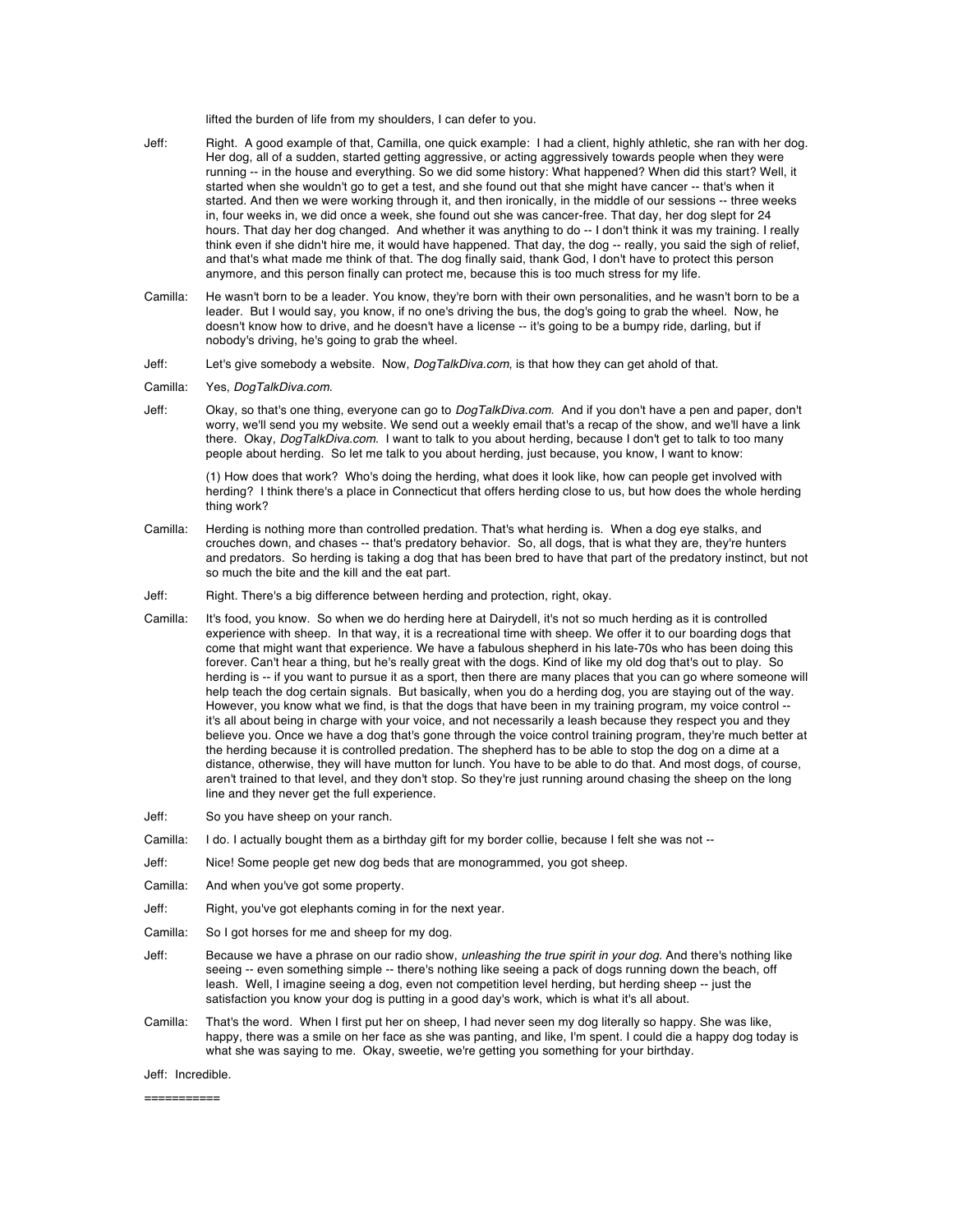We've got to take a quick break. I'm going to be back for the end of the hour wrap-up here. Speaking with Camilla Gray-Nelson from Dairydell Canine, *Dairydell.com*. My name is Jeff Gelman of *Solid K9 Training*, this is my weekly call-in radio show, *AM790 Talking Business, What Would Jeff Do?* I'm coming back. Welcome back, this is Jeff Gelman of *Solid K9 Training*, my weekly call in radio show, *What Would Jeff Do?*, talking live this morning on *AM790 Talking Business*, and around the world on *Solid K9 Training Radio*. I'm speaking with Camilla Gray-Nelson from Dairydell Canine, that's *Dairydell.com*.

===========

- Jeff: Camilla, we have to wrap this up. It's almost the top of the hour and I want to talk to you about my no-kill message. And we like to spend the first hour of this show talking about no-kill. So we talked about how your clientele, which is primarily women, are free to possibly use, you know, not punishment, but discipline/structure. Do you think that has something to do with…you know, we're killing a lot of dogs in our shelters every year? Is it possible that because we're afraid to be pack leaders, that we're not communicating with our animals in a proper way, which is leading to their surrender?
- Camilla: Oh, absolutely, that's part of it. It's much larger than that. It's not understanding the dog, you know, which creates all kinds of other issues. Dogs that bite because they're approached wrong. There are so many things -- it all gets down to really understanding what dogs really are. But then, of course, being a leader to your dog who is desperately searching for a leader, and understanding that leadership is not about confrontation, it's not about yelling, it's not about jerking a dog around -- it's about getting your way. So we talked a lot about what not to do, but how do you control a dog and become that pack leader? First of all, be quiet, be focused, and be consistent and persistent. You know, all that really matters in the end is that you win. It doesn't matter how you win. But it is so true -- dogs are needlessly given up, they're needlessly killed, they're just dogs trying to be dogs, and they're trying to fit into a human world. They're strangers in a strange land.
- Jeff: They really are.
- Camilla: And we really have to reach out and understand them, and say, "Can I help you?" And it's not happening, not because people don't want to -- they want to help the dogs, but they don't know how.
- Jeff: So how can they do it today? How can they start?
- Camilla: Well, obviously, work with a professional, if you can, that knows about dogs. That can help them give their dog that sigh of relief we were talking about before the break. That says -- oh, thank God, I can relax, I can be myself, and I'm safe because you're in charge. Do that first of all, and that alone will save a dog. Learn how to manage a dog that has behaviors that are out of the norm, in terms of what you want as a family pet. You know, some dogs bite, some dogs don't like strangers. Well, if they don't like the visitors coming to your house, then maybe don't have them right there off-leash at the door when somebody walks in.
- Jeff: And I think people are afraid to do that.
- Camilla: The dog's trying to tell you -- I'm not happy.
- Jeff: I hear that a lot, though, where people are like -- oh, well Jeff, I've got this aggressive dog and you're managing it; and it's like -- well, managing its aggression is better than dead.
- Camilla: Yeah, exactly.

Jeff: But for some reason --

- Camilla: I always tell people, "You know what, I've never seen a happy dog bite."
- Jeff: Right.
- Camilla: I've never seen it. Every dog's different, do what makes that dog happy -- not what you want, it's not what you want -- it's what the dog wants.
- Jeff: Interesting. So if people want to get ahold of you, is the best way going to *Dairydell.com*, because that's sort of like a portal for everything.
- Camilla: That's the greatest portal, because on the contact -- you click on the contact button, it takes you immediately to the email screen.
- Jeff: So that's *Dairy*, D-a-i-r-y (like the dairy food), *dell* like the computer guy. That's *Dairydell.com*. And we've been speaking with Camilla Gray-Nelson, and it's been a pleasure. It's been an absolute pleasure talking to you, and I appreciate you getting up at 5:00 in the morning to talk with me from California.

Camilla: It was great.

Jeff: Have a wonderful weekend, and I'll talk to you again soon.

Camilla: You will, thanks.

Jeff: Thank you.